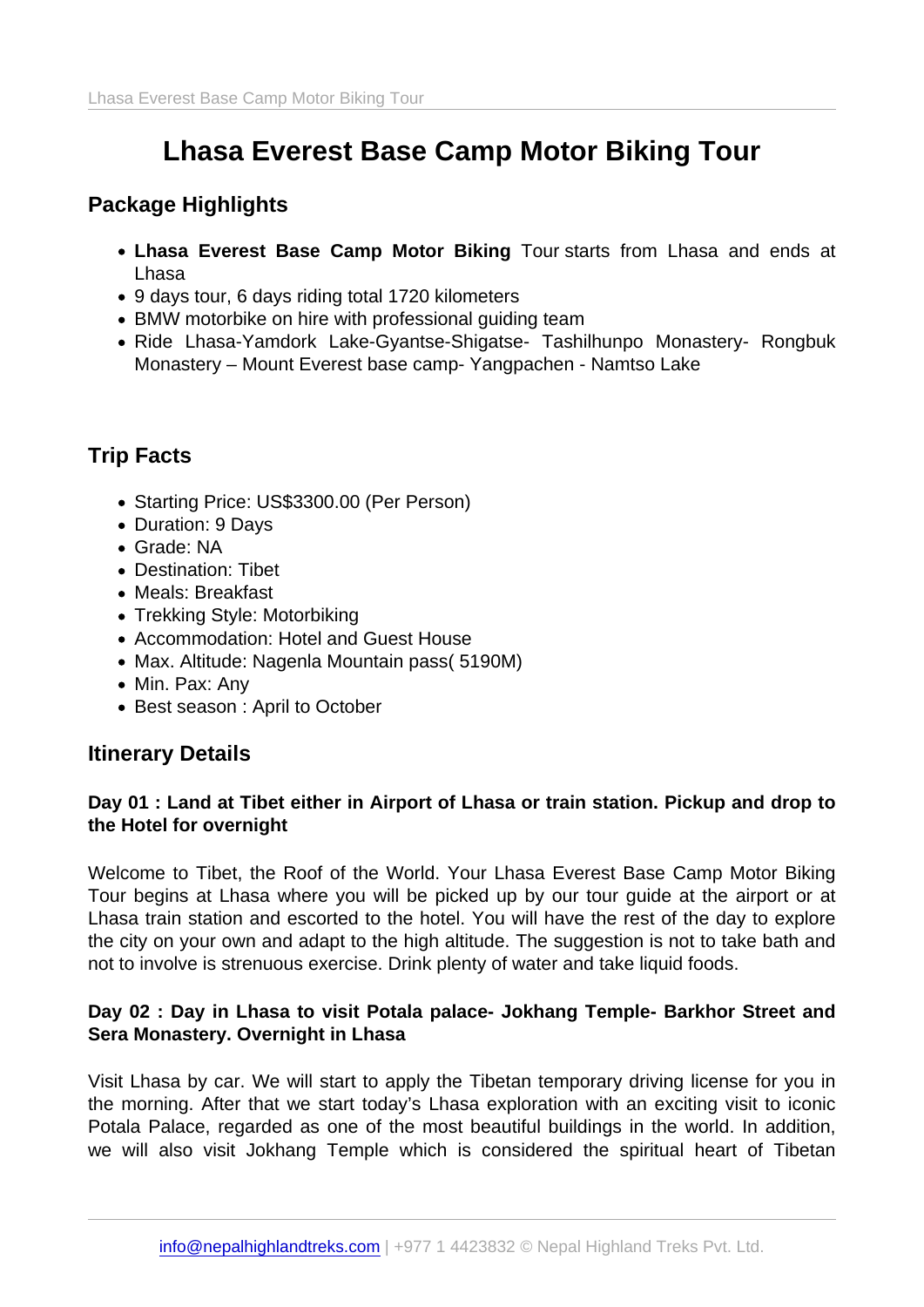#### Lhasa Everest Base Camp Motor Biking Tour

Buddhism. Our trip will not be completed without walking Barkhor Street, the ancient route to circumambulate Jokhang Temple. The last site of the day will be the famous Sear Monastery, where you will have the opportunity to observe monks debating in a courtyard as they have done for hundreds of years.

Day 03 : First day of Riding. Lhasa to Yamdrok Lake Karola Glacier and reach to Shigatse(365 KM) via Gyantse. Overnight at Hotel

Begin a thrilling motorbiking ride today from Lhasa. We will leave the hotel after breakfast and ride to Shigatse, the second largest city in Tibet. Along the way we will admire the sacred Yamdrok Lake located at an altitude of 4,400m. The deep turquoise water of this natural treasure creates a breathtaking panorama against its mountainous backdrop. Covering over 360 square kilometers, Yamdrok is the largest fresh water lake in the northern Himalayan Range surrounding area. As we continue our ride through the Tibetan plateau, prayer flags announce our arrival at Karola Glacier (5,045m.), a stunning white mass that can be seen up close due to its proximity to the road. From there we ride to the historical city of Gyantse than closer ride to Shigatse to overnight.

Day 04 : Ride Shigatse to Lhatse and to Tingri(240KM) near Everest Base Camp and Ronbuk monastery. Overnight at guest house

Our day begins with a visit to the official seat of the Panchen Lama: Tashilhunpo Monastery, is the largest and most influential Gelug monastery in the Shigatse Prefecture. We will have the opportunity to walk the cobblestone valleys and visit halls and chapels in this culturally important site. Later in the day we head to Tingri and overnight

Day 05 : Ride Tingri to Gyawu-La Pass and reach to Rongbuk Monastery, Everest Base Camp and return to Tingri(230KM). Overnight at Guest House

We start our morning ascent towards Everest Base Camp passing through villages where locals cheerfully greet us. We continue to the Gyawu-La pass (5,198m) from where we can admire magnificent views of Mt. Makalu (8463m), Mt. Lhotse (8561m), Mt. Everest (8844m) and Mt. Cho Oyu (8201m) in a breathtaking composition of jagged mighty peaks. Our ride then continues to Rongbuk Monastery, the highest monastery in the world, also it is the best observation point for the Mt. Everest. It is near Everest Base Camp ride-able road. Same way back to Tingri for overnight. Option to ride up to Xegar.

Day 06 : Ride back Tingri / Xegar to Shigatse via Lhatse (240KM) Overnight at Hotel

We leave Tingri to retrace our previous route to Shigatse town. Stunning views of pristine landscapes will accompany us throughout the day. Overnight hotel accommodations in Shigatse. If we have not visited Tashilampo monastery before we plan to visit today.

Day 07 : Ride Shigatse - Yangpachen and to Damxung?400KM?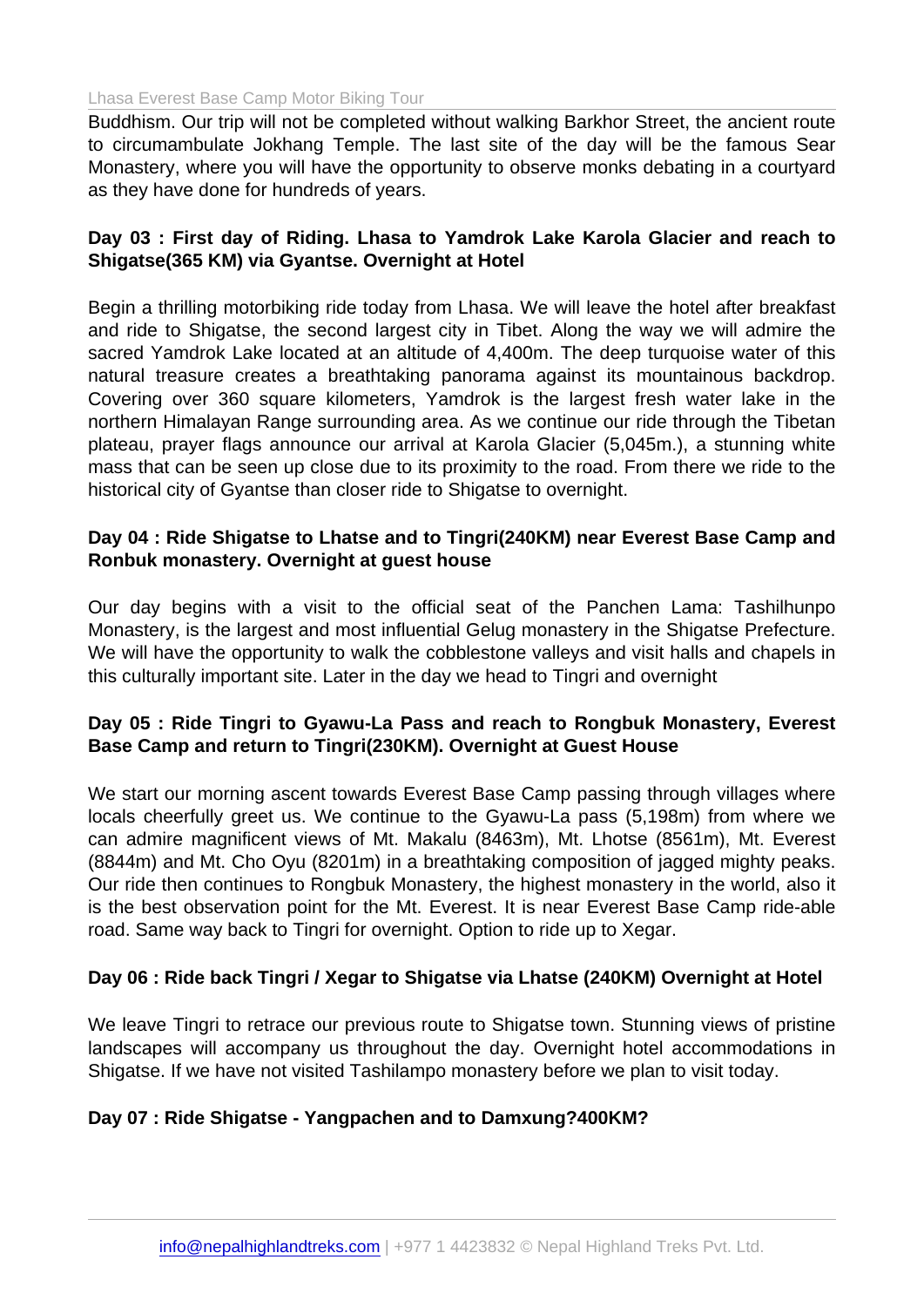We will head all the way north after breakfast. We will first arrive at the geothermal city-Yangpachen where many fumaroles, hot lakes and warm swamp are widely distributed. We keep riding north and come to the land which is full of colorful flags-Tanggula Mountain Pass. Mt. Tanggula is the most famous guardian deity in Tibetan religion. It is also the load god of all holy mountains in the north grasslands. According to the legend, Mt. Tanggula and Lake Namtso are devoted couples. Keep riding north further, we will arrive at our destination for today-Damxung. Stay overnight.

Day 08 : Ride Damxung - Namtso Lake - Yangpachen and to Lhasa (240KM). Overnight at Hotel

This morning we ride to Lake Namtso. We will firstly arrive the land which is full of colorful prayer flags—Tanggula view point and then pass the Nagen -La Mountain pass( 5190M). Our next destination is Namtso Lake which is one of the three holy lakes in Tibet. Namtso Lake seems like melting into the sky and with star-studded islands. After lake Namtso we back to the Lhasa Motorcycle rental company after we crossed Damxung County and Yangpachen. Our stuff will drive you to the hotel after the Motorcycles are be returned in garage.

Day 09 : Departure from Lhasa

End day of your tour. Our guide and driver will present at your Hotel to drop you departure point. Either to Gonggar airport or to Lhasa train station. Flight from Lhasa (Gonggar) airport is connected with Kathmandu Nepal and many cities of mainland China.

#### Cost Includes

- Arrival and departure arrangement in Lhasa
- Twin sharing accommodation in 3 star category Hotels in main town and best available accommodation in remote area Like Tingri
- BMW motor cycle on hire with its fuel
- A road leader
- Every morning breakfast
- Provisional driving license to allow riding in Tibet
- All entrance fees in sightseeing
- Tibet travel permit
- Backup transportation
- Drinking water
- English speaking Tibet guide
- First aid kid box with general medicines

#### Cost Excludes

- Lunch Dinner in entire tour
- Arrival and departure ticket to from Lhasa